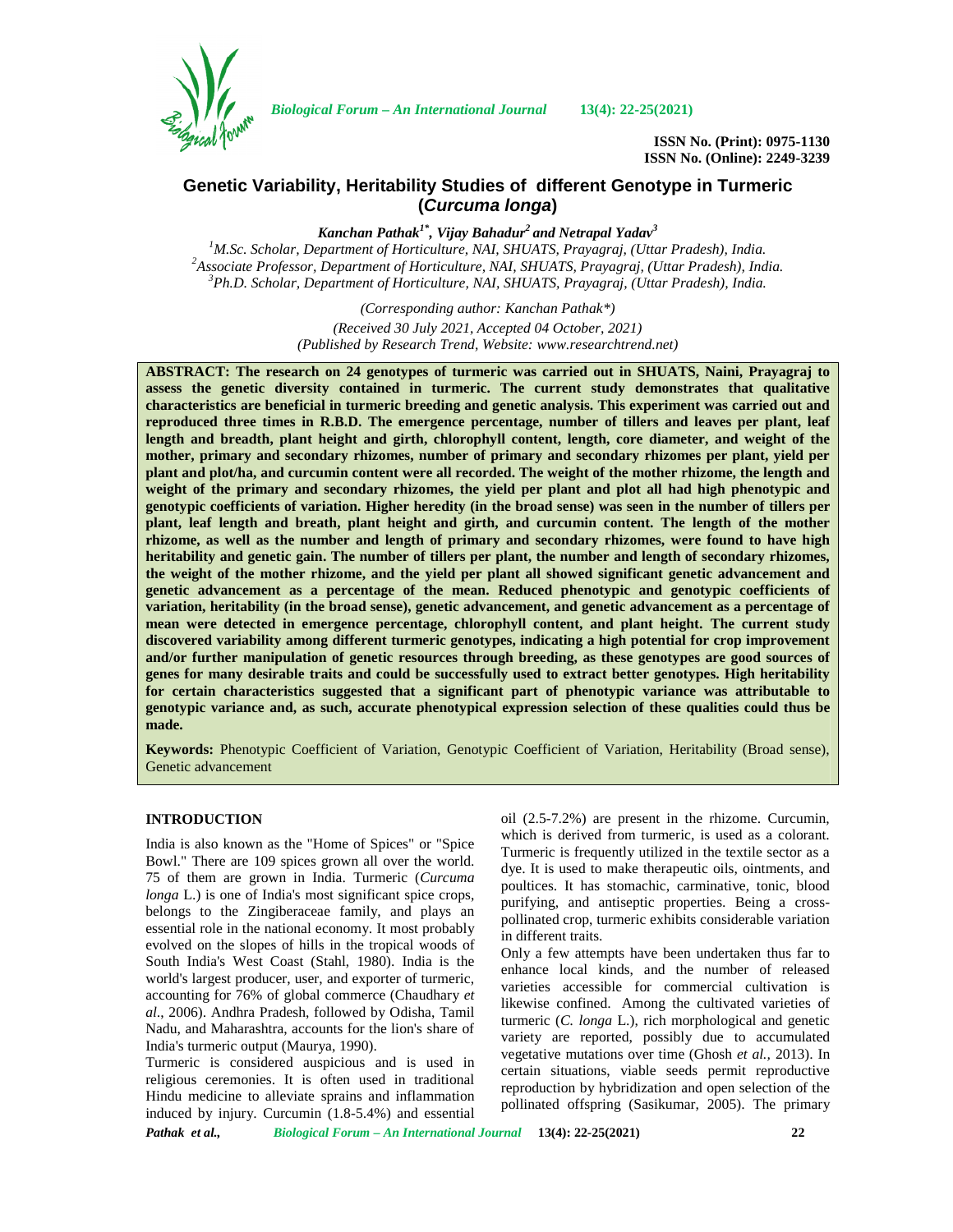source of variety and effort in characterizing these collections is the genetic improvement of turmeric germplasm collections, carried out in India in particular, because of its economic importance and the greatest genetic diversity found here (Lynrah *et al*., 1998; Singh *et al.,* 2003). There is a lot of genetic variation in this crop when it comes to production and yield contributing characteristics. As a result, there is an urgent need to focus on crop improvement by selecting better kinds of varieties and screening turmeric germplasm to choose top genotypes with higher yield and enhanced quality for direct selection. This study aims to estimate variability, heritability, and predicted genetic progress for various characters, as well as to select the best genotypes with high yield, excellent horticultural, and quality characters for future usage.

### **MATERIAL AND METHOD**

The experiment was carried out at the vegetable studies farm, branch of horticulture, Naini Agricultural Institute, Sam Higginbottom University of Agriculture, Technology & Sciences, Prayagraj (U.P.) for the duration of 2020-2021. It became specified in Randomized Block Design with 3 replications and twenty-four genotypes, as a result, making a complete 72 plots. There had been 10 rhizomes in every plot. The genotypes were allotted randomly to a unit plot in each replication. A  $2m \times 1m$  plot was laid out with plant to plant spacing of  $30 \text{ cm} \times 30 \text{ cm}$ . The observations were recorded on emergence, variety of tillers and leaves per plant, leaf length and breadth, plant top and girth, chlorophyll content, duration, middle diameter and weight of mom, number of one

and secondary rhizomes, number of primary and secondary rhizomes in step with plant, yield per plant and plot/ha, and curcumin content. The analysis of variance was labored out in keeping with the technique recommended through Panse and Sukhatme (1989). The GCV and PCV were worked out in step with Burton and Devane (1953). The statistical evaluation was carried out for each found character in the study with the usage of MS-Excel, SPSS 16.0, and SPAR 2.0 programs. The mean values of facts have been subjected to analysis of variance as defined by Gomez and Gomez (1983).

## **RESULT AND THE DISCUSSION**

For 24 characteristics, the genetic variability metrics of phenotypic coefficient of variation (PCV), genotypic coefficient of variation (GCV), heritability (h2), and genetic progress as a percentage of mean were investigated. GCV and PCV were significant for emergence percent, number of tillers and leaves per plant, leaf length and breadth, plant height and girth, chlorophyll content, length, core diameter, and weight of mother, primary and secondary rhizomes, number of primary and secondary rhizomes per plant, yield per plant and plot/ha, and curcumin content, chlorophyll content, and emergent percent all had low GCV and PCV, suggesting that those characteristics had low genetic variability (Table 1). All detected similar findings, including those by Prajapati *et al*., (2014); Jalata *et al.,* (2011); Yudhvir *et al.,* (2003); Jalgaonkar *et al*., (1990); Rajyalakhsmi *et al.,* (2013), Rao *et al.,* (2004), Datta *et al.,* (2006).

| <b>Characters</b>                                         | Rangel            | Mean $\pm$<br>SE(m) | <b>Coefficients of variability</b><br>(%) |           | Heritability | <b>Genetic</b> | <b>Genetic Gain as</b> |
|-----------------------------------------------------------|-------------------|---------------------|-------------------------------------------|-----------|--------------|----------------|------------------------|
|                                                           |                   |                     | Phenotypic                                | Genotypic | $($ %)       | advance        | $%$ of mean            |
| 1. Emergence $(\% )$                                      | 10.27-9.48        | $9.63 \pm 0.18$     | 3.39                                      | 0.86      | 6.40         | 0.06           | 0.57                   |
| 2. No. of tillers per plant                               | $6.11 - 2.62$     | $4.30 \pm 0.30$     | 26.40                                     | 23.48     | 79.10        | 2.37           | 55.11                  |
| 3. No. of leaves per plant                                | 11.73-8.40        | $9.79 \pm 0.67$     | 12.90                                     | 5.24      | 16.50        | 0.55           | 5.62                   |
| 4. Leaf length (cm)                                       | 81.47-44.03       | $65.28 \pm 2.45$    | 17.79                                     | 16.55     | 86.60        | 26.55          | 40.68                  |
| 5. Leaf breadth (cm)                                      | 17.05-10.87       | 13.89±0.69          | 14.07                                     | 11.15     | 62.80        | 3.24           | 23.32                  |
| 6. Plant height (cm)                                      | 170.07-<br>148.08 | $161.28 \pm 2.76$   | 4.47                                      | 3.35      | 56.00        | 10.66          | 6.61                   |
| 7. Plant girth (cm)                                       | 12.07-7.47        | $9.30 \pm 0.15$     | 12.78                                     | 12.46     | 95.10        | 2.98           | 32.06                  |
| 8.chlorphyll content                                      | 51.43-27.13       | 35.94±4.49          | 22.09                                     | 4.51      | 4.20         | 0.88           | 2.44                   |
| 9. i) Length of mother rhizome (cm)                       | 14.23-2.50        | $5.67 \pm 1.41$     | 53.30                                     | 31.45     | 34.80        | 2.78           | 49.00                  |
| iii) Core diameter of mother rhizome<br>(c <sub>m</sub> ) | $4.10 - 1.67$     | $2.48 \pm 0.30$     | 28.61                                     | 19.46     | 46.30        | 0.87           | 34.94                  |
| iv) Weight of mother rhizome (g)                          | 233.33-9.67       | $38.31 \pm 23.89$   | 143.07                                    | 93.82     | 43.00        | 62.23          | 162.44                 |
| 10 i) No. of primary rhizome per plant                    | 7.07-1.37         | $3.67 \pm 0.79$     | 50.80                                     | 34.72     | 46.70        | 2.30           | 62.66                  |
| ii) Length of primary rhizome (cm)                        | $7.13 - 1.33$     | $4.88 \pm 0.48$     | 34.90                                     | 30.41     | 76.00        | 3.42           | 69.98                  |
| iii) Core diameter of primary<br>rhizome (cm)             | 2.53-1.19         | $1.73 \pm 0.23$     | 26.08                                     | 11.61     | 19.80        | 0.24           | 13.64                  |
| iv) Weight of primary rhizome (g)                         | 19.27-2.83        | $9.59 \pm 3.32$     | 67.80                                     | 31.65     | 21.80        | 3.74           | 39.01                  |
| 11. i) No. of secondary rhizome per<br>plant              | 17.27-0.00        | $5.14 \pm 1.35$     | 87.86                                     | 75.08     | 73.00        | 8.71           | 169.40                 |
| ii) Length of secondary rhizome<br>(c <sub>m</sub> )      | 4.73-0.00         | $2.08 \pm 0.40$     | 68.30                                     | 59.49     | 75.80        | 2.85           | 136.77                 |
| iii) Core diameter of secondary<br>rhizome (cm)           | 1.67-0.30         | $1.02 \pm 0.28$     | 54.41                                     | 26.97     | 24.60        | 0.36           | 35.28                  |
| iv) Weight of secondary rhizome (g)                       | 13.93-0.00        | $2.61 \pm 1.75$     | 145.87                                    | 87.54     | 36.00        | 3.61           | 138.68                 |
| 12. i) Yield per plant $(g)$                              | 384.67-<br>37.33  | 135.12±50.85        | 76.34                                     | 39.73     | 27.10        | 73.76          | 54.59                  |
| ii) Yield per plot (kg)                                   | 3.84-0.37         | $1.35 \pm 0.51$     | 76.55                                     | 39.85     | 27.10        | 0.74           | 54.78                  |
| iii) Yield per hectare (q)-Converted                      | 77.28-7.83        | $27.15 \pm 10.21$   | 76.27                                     | 39.65     | 27.00        | 14.77          | 54.42                  |
| 13. Curcumin content (%)                                  | 5.66-2.13         | $3.75 \pm 0.27$     | 28.71                                     | 25.78     | 80.70        | 2.29           | 61.12                  |

**Table 1: Estimates of PCV, GCV, Heritability and Genetic Advance for different traits in turmeric.**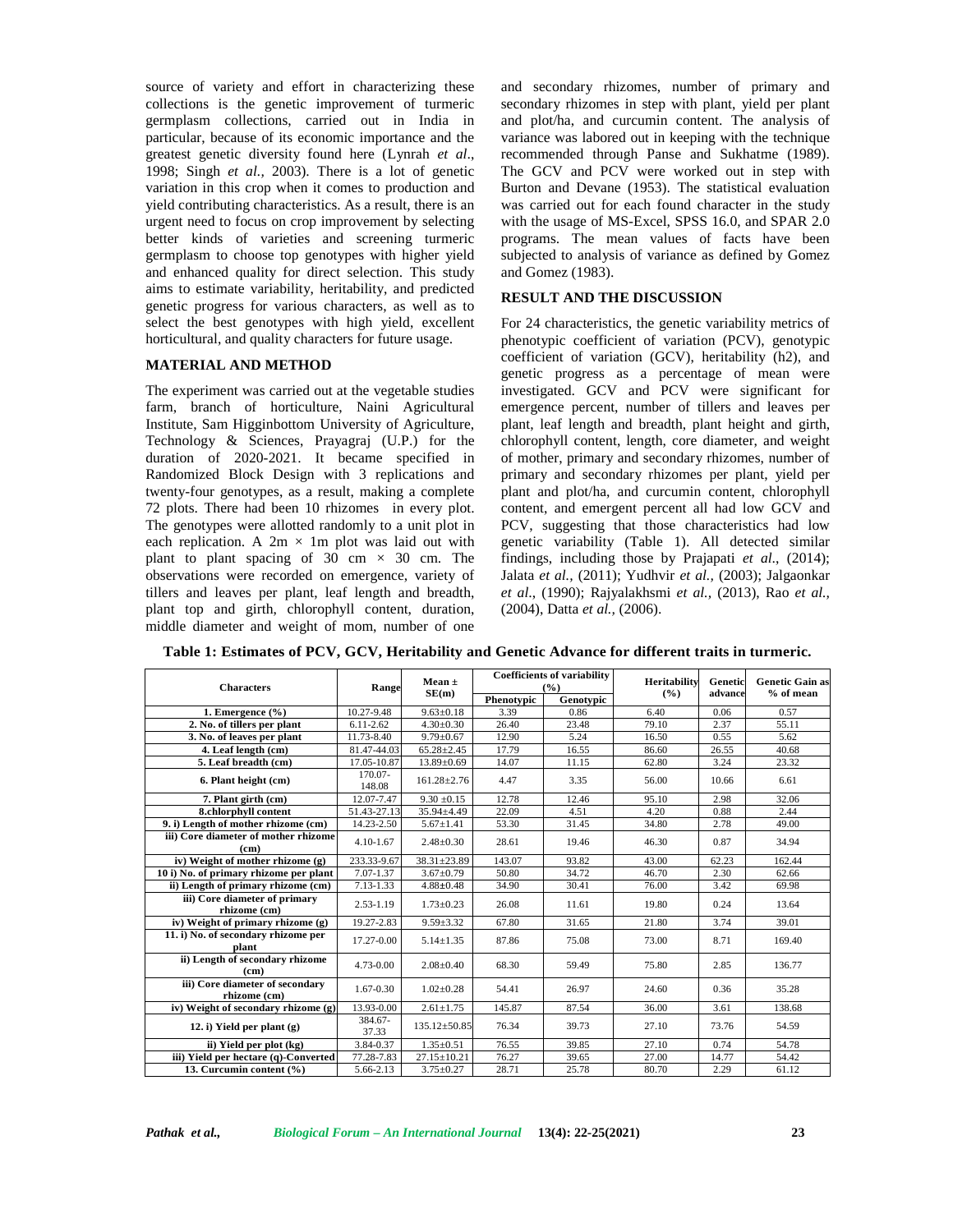The genotypic and phenotypic coefficients of the version were determined to be 93.82% (G) for the individual weight of the mother rhizome and 144.87% (P) for the weight of the secondary rhizome followed by weight of secondary rhizome 87.54% (G), weight of mother rhizome 43.26% (P), variety of secondary rhizomes 75.08% (G), 87.86% (P), duration of secondary rhizome 59.49% (G), yield in line with plot 76.55% (P), indicating the predominance of additive gene action in the inheritance of this character, revealing the likelihood of favorable reaction to selection with the assistance of this individual. The presence of a low genotypic coefficient of variation as well as a phenotypic coefficient of variation in the inheritance of various characters indicated the predominance of a non-additive form of gene action within the inheritance of those characters.

The phenotypic coefficients of variability (PCV) were high (>30%) for weight of secondary rhizome (145.87). weight of mother rhizome (143.07), number of secondary rhizome (87.86), yield per plot (76.55), yield per plant (76.34), yield per hectare (76.27), length of secondary rhizome (68.30), weight of primary rhizome (67.80),core diameter of secondary rhizome (54.41), length of mother rhizome (53.30), number of primary rhizome (50.80), length of primary rhizome (34.90) whereas, moderate (15-30%) phenotypic coefficients of variability (PCV) were recorded for curcumin content (28.71), core diameter of mother rhizome (28.61), number of tillers per plant (26.40), core diameter of primary rhizome (26.08), chlorophyll content (22.09), and leaf length (17.79) whereas phenotypic coefficients of variability (PCV) were low (<15%) in magnitude for leaf breadth (14.07), number of leaves (12.90), plant girth (12.78), plant height (4.47) and emergence percent (3.39). The genotypic coefficients of variability (GCV) were high (>30%) for weight of mother rhizome (93.82),

number of secondary rhizome (75.08), weight of secondary rhizome (87.54), length of secondary rhizome (59.49), yield per plot (39.85), yield per plant (39.73), yield per hectare (39.65), number of primary rhizome (34.72), weight of primary rhizome (31.65), length of mother rhizome (31.45), length of primary rhizome (30.41) whereas, moderate genotypic coefficient of variability (GCV) moderate (15-30%) were recorded for core diameter of secondary rhizome (26.97), curcumin content (25.78), number of tillers per plant (23.48), core diameter of mother rhizome (19.46), leaf length (16.55) whereas, low  $\left($ <15%) genotypic coefficient of variability(GCV) were recorded for plant girth (12.46), core diameter of primary rhizome (11.61), leaf breadth (11.15), number of leaves (5.24), chlorophyll content (4.51), plant height (3.35), and emergence percent (0.86).

The heritability estimates (in the broad sense) for the investigated characteristics ranged from high degree plant girth (95.10 percent) to chlorophyll content (4.20 percent). This has increased the chances of selection consistency in the current content under consideration. Because it is wide sense heredity, it must be used with precaution in its direct application while making the selection. The genetic progress in the current study revealed a wide range of emergence percent (0.45) to secondary rhizome number (132.18).

These findings, which show high values for predicted genetic progress together with high heritability estimates, suggest that the improvement might be successfully achieved by selection in these characteristics on phenotypic values. The high heritability along with the high genetic advance seen for leaf length, curcumin content, and plant girth revealed that these features were primarily dominated by the additive gene effect and that improvement of these traits might be achieved by phenotypic selection.

**Graph 1. Estimates of phenotypic and genotypic coefficients of variability, heritability and genetic advance for different traits in turmeric.**